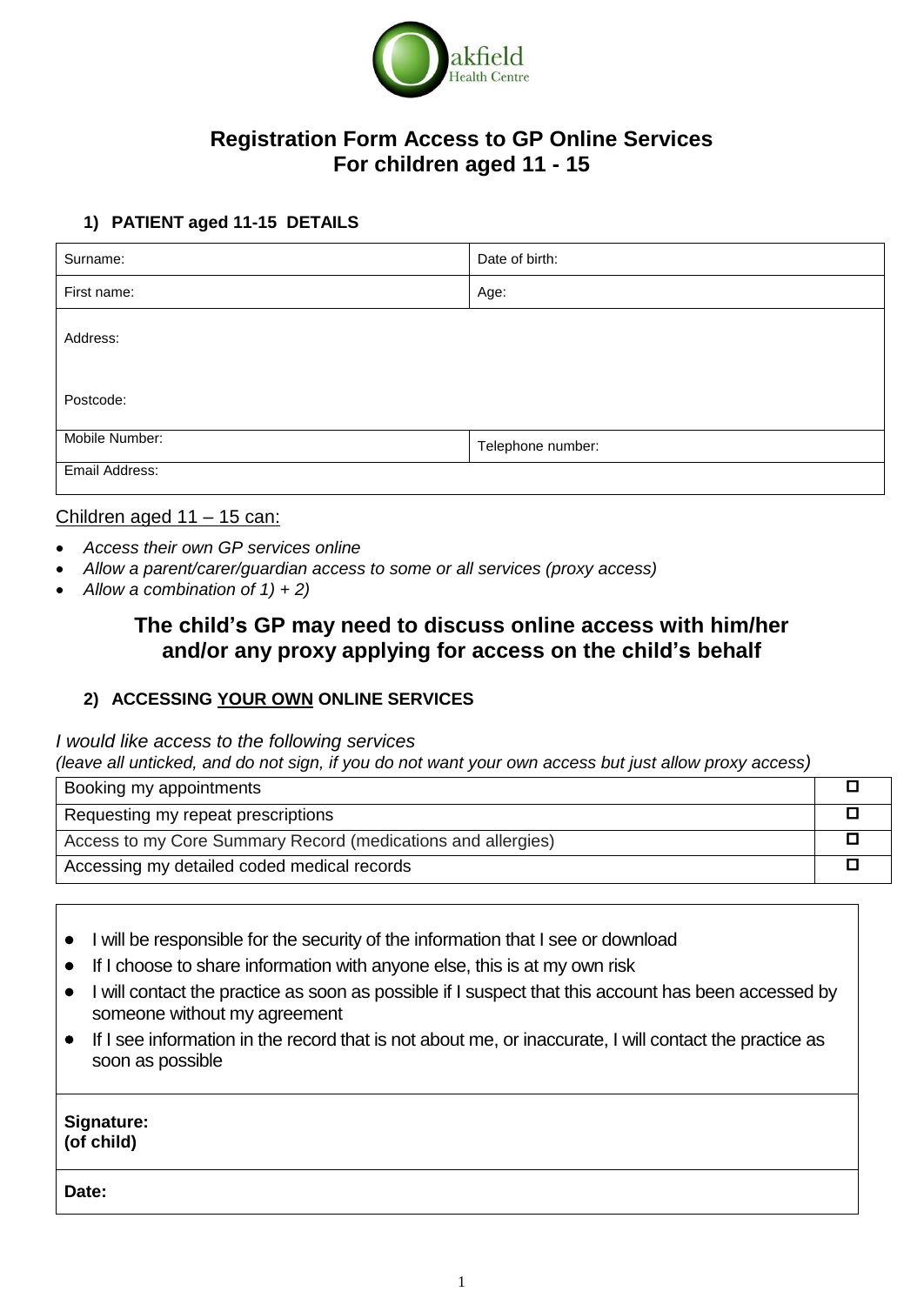

## **You can choose which services to allow your parent/guardian/carer (PROXY USER) to be able to access online**

• I hereby give permission to my GP practice to give the person(s) listed below proxy access to the following services on my behalf (please tick):

| Booking my appointments                                      |  |
|--------------------------------------------------------------|--|
| Requesting my repeat prescriptions                           |  |
| Access to my Core Summary Record (medications and allergies) |  |
| Accessing my detailed coded medical records                  |  |

- I reserve the right to reverse any decision I make in granting proxy access at any time
- I understand the risks of allowing someone else to have proxy access to my health records, should I have authorised this
- $\bullet$

Signature: (of child) Date:

If the child is unable to provide informed consent to proxy access, please indicate why: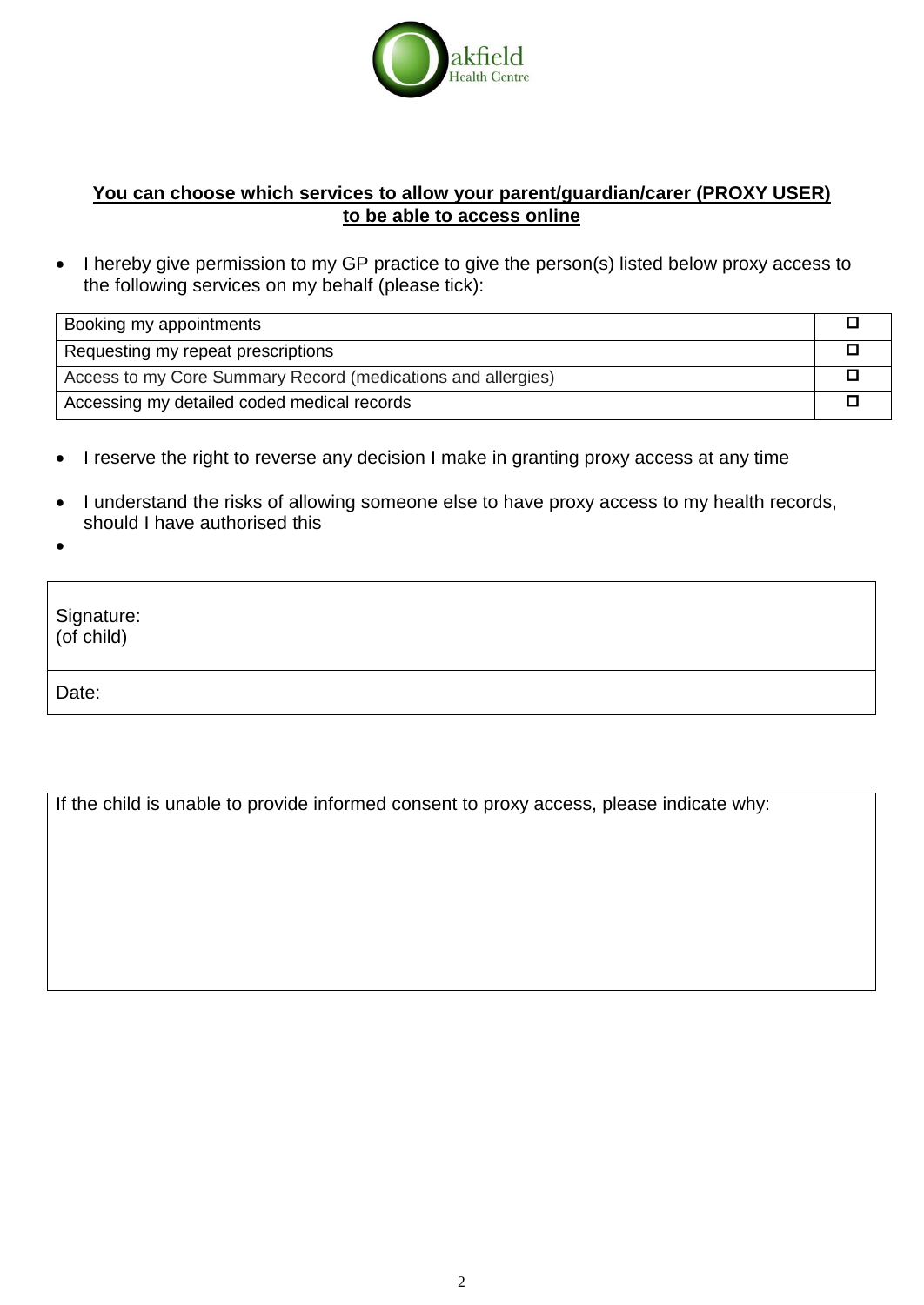

## **PROXY USER(S)**

- I will be responsible for the security of the information that I see or download
- If I choose to share information with anyone else, this is at my own risk
- $\bullet$  I will contact the practice as soon as possible if I suspect that this account has been accessed by someone without my agreement
- If I see information in the record that is not about the child, or inaccurate, I will contact the practice as soon as possible

| <b>PROXY USER 1 DETAILS</b> |                                                                                                                         |
|-----------------------------|-------------------------------------------------------------------------------------------------------------------------|
| Full Name:                  |                                                                                                                         |
| DOB:                        |                                                                                                                         |
| Address:                    |                                                                                                                         |
| Mobile No.                  |                                                                                                                         |
| Telephone No.               |                                                                                                                         |
| Email address:              |                                                                                                                         |
|                             | Are you already registered at Oakfield Health Centre for<br>GP online services?<br>$\Box$<br>Yes<br>$\Box$<br><b>No</b> |
| Relationship to<br>patient: |                                                                                                                         |
| Signature:                  |                                                                                                                         |
| Date:                       |                                                                                                                         |

#### **PROXY USER 2 DETAILS**

| Full Name:                  |                                                                                                                                           |
|-----------------------------|-------------------------------------------------------------------------------------------------------------------------------------------|
| DOB:                        |                                                                                                                                           |
| Address:                    |                                                                                                                                           |
| Mobile No.                  |                                                                                                                                           |
| Telephone No.               |                                                                                                                                           |
| Email address:              |                                                                                                                                           |
|                             | Are you already registered at Oakfield Health Centre for<br>GP online services?<br>$\overline{\phantom{a}}$<br>Yes<br>No<br>$\mathcal{L}$ |
| Relationship to<br>patient: |                                                                                                                                           |
| Signature:                  |                                                                                                                                           |
| Date:                       |                                                                                                                                           |